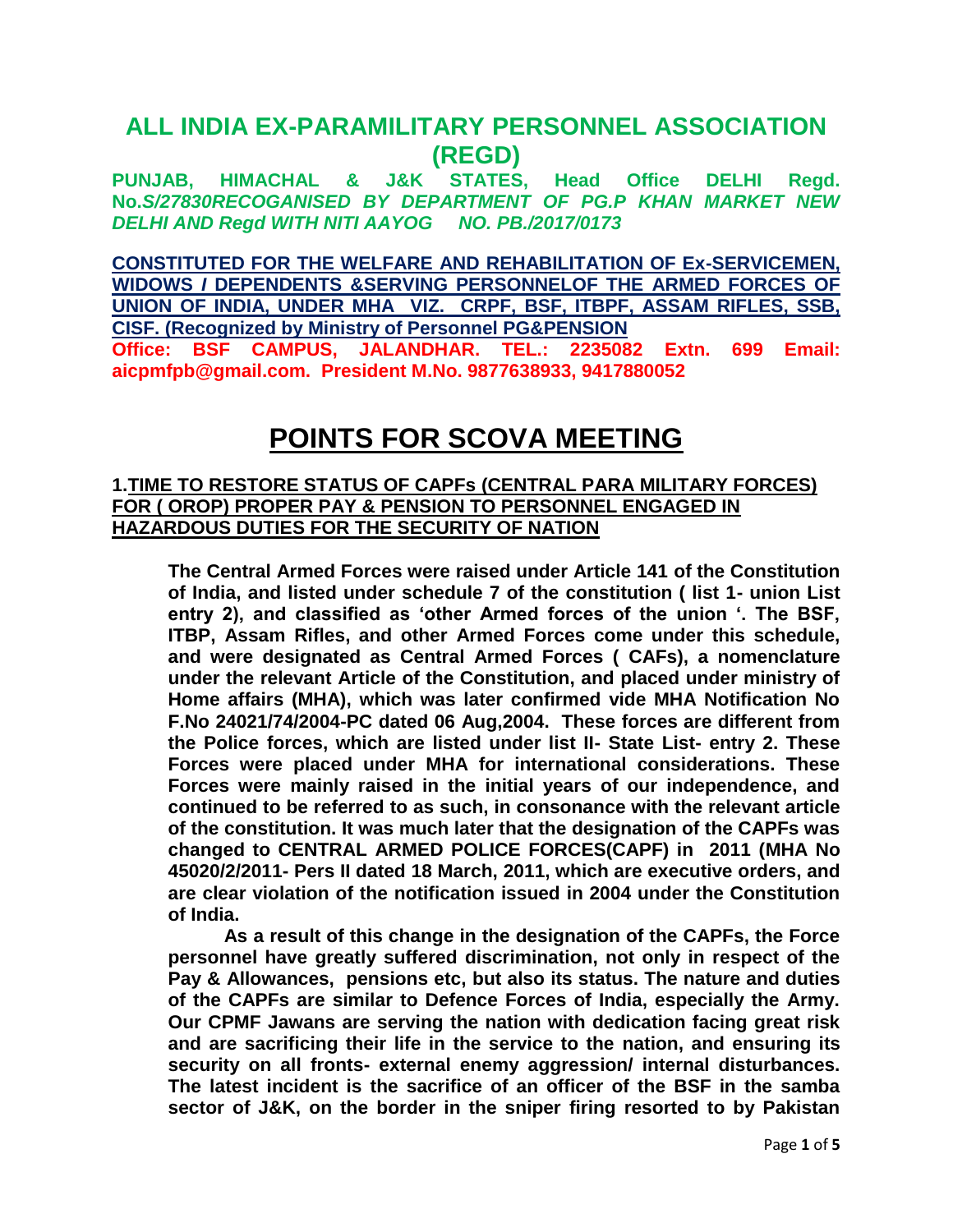**army. Thus their duties are at par with the army personnel deployed in J&K and other disturbed areas of the country.**

**The personnel of these forces are also barred from forming any associations / trade unions to raise their voice against any discrimination, and are carrying out their duties with utmost dedication and zeal.** 

**The constitution of India also conforms the fundamental right of 'Equal Pay for Equal work'. So it is our right to demand pay, allowances, pension and other incentives equal to the ones granted to defence forces special Pay( equivalent to MSP given to defence services) for heir hard duties. This may be designated as Para Military Special Pay (PMSP).** 

#### **2. CPMF SPECIAL PAY AT PAR ARMY**

 **MSP is given to Army and special allowances are given to Railway. MSP is merged in the basic pay at the time of retirement. CPMF personnel may also be granted PMSP. "Ironically the Army personnel on the line of control and elsewhere are placed in Similar Situations, Similar Areas, deployed in the Similar Hardships and Similar CLIMATE ARE ENTITLED FOR MSP but the co=located BSF Personnel gets none.BSF was raised in 1965 , alternative of Army, keeping in view limited strength of Army, training was given under Army officers and staff.**

**The life of the BSF Personnel is much harder, difficult terrain , snow prone area, hilly areas, riverine areas, sandy , swamping , jungles, cerebral malaria prone areas of east, difficult situations , Risky and committed than that of the Army personnel. Thus, it is very demoralizing that while the Army Personnel get the MSP,, double , triple pensions, the BSF Personnel are deprived of it despite similar kind of commitments, RISKS AND Hardships.**

# **3. RESTORATION OF PENSION BENEFITS UNDER DEFINED BENEFITS SCHEME ( OLD PENSION SCHEM) UNDER CCS(PENSION) RULES 1972 FOR POST 2004 PERSONNEL**

**The govt had introduced the NEW PENSION SYSTEM (NSP) to the civil employees joining govt. service after Jan,2004, and as the CAPF were also bracketed with the civil employees, the CAPF personnel recruited after January, 2004, lost their pension under CCS(Pension) Rules 1972,, which continued to be extended to defence forces, because of the nature of their duties. As the duties of CAPFs are very akin to Defence forces, the CAF personnel are also compulsorily and mandatorily retired at the lower age of 57 to ensure their age related fitness commensurate with their duties, as against other civil employees, who are superannuated at the age of 60 years, thus putting them at a great loss in the pension emoluments, which are based on the contributions made by the employee and matching inputs**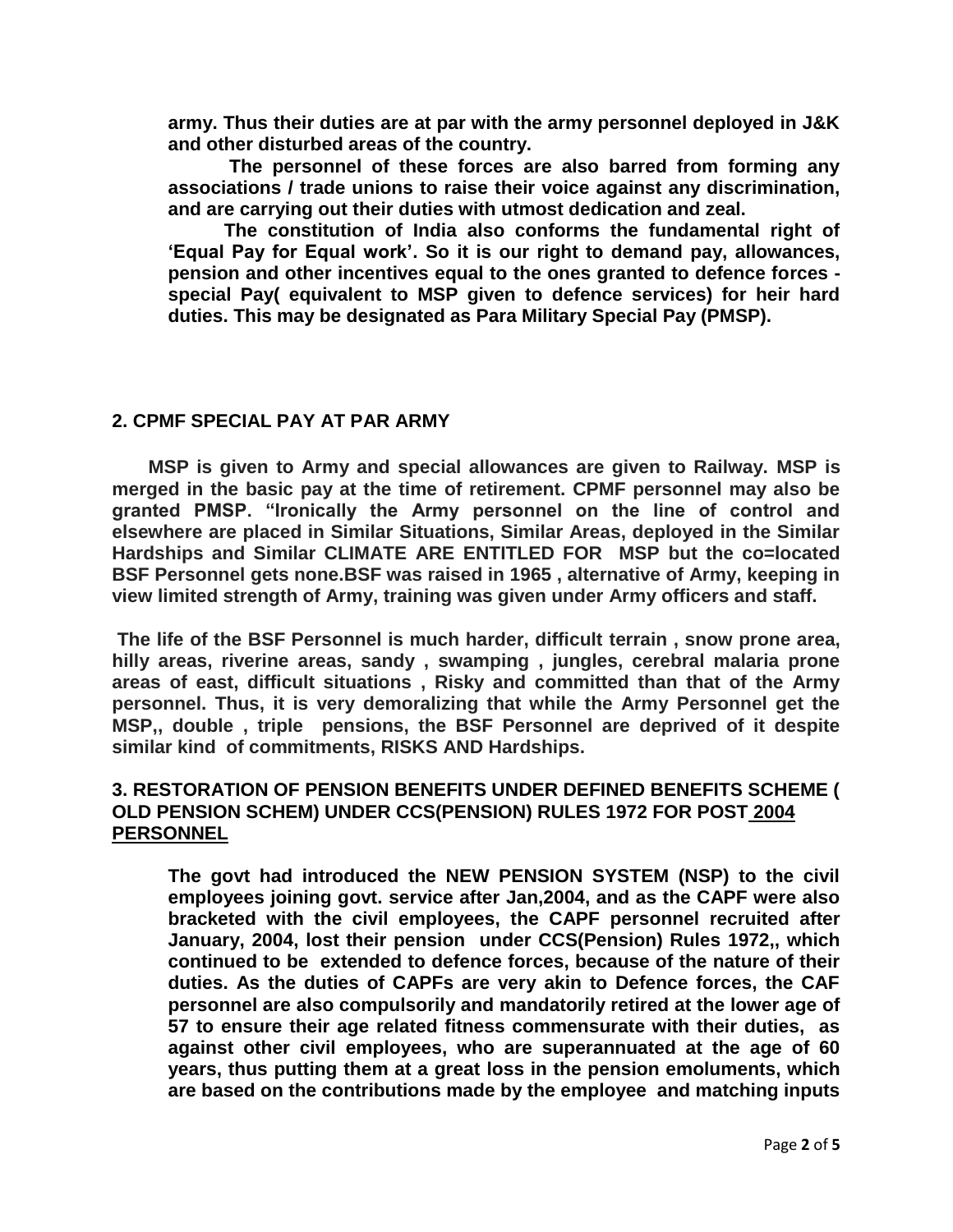**by the govt. Thus, the personnel of PMFs deserve restoration of their pension to the old system as applicable to defence services** 

#### **4. MEDICAL FACILITIES IN ALL CPMFs COMPOSITE HOSPITALS.**

**Health is an important factor in the life of pensioner, prone to various ailments in the advanced age. The govt has provided a health scheme CGHS, for the pensioners, including PMF pensioners. Of late the scheme has gone through various patient friendly changes, but some areas, which require special attention of the authorities are still there. (Sector DIRAJ, NEERU, GUREZ, POONCHH, PUNJAB BORDER AREA, RAJASTHAN BORDER AREA, GUJARAT BORDER AREA, ODISHA, WEAST BENGAL, ASSAM MEGHALYA. TRIPURA, MANUI PUR, NAGA LAND INCUDING ALL EASTERN ESTATES)**

- **(a) The Chandigarh region, under which Punjab falls, is facing acute problem in respect of proper premises for the CGHS Wellness Centres and other establishments. The CGHS WC is functioning from the premises of the civil hospital with inadequate accommodation handling large number of patients every day. The Chandigarh administration, had offered a plot of land ( 0.46 acres – in Sector 41), to the CGHS to establish its Wellness Centre and the Adm Block, but the MHA put a spanner, by directing the Chandigarh Administration to obtain a formal approval of the MHA, before allotting the plot to the CGHS. In spite of repeated pleas of the local administration, as also CGHS and the pensioners' efforts, the formal approval of the MHA, which is NOT forthcoming. We have also approached the Hon'ble Prime Minister also in this request, and case is still lurching, as special directions from PMO to MHA have not been issued. It is humbly enjoined that the concerned authority in MHA be directed to convey its formal approval to Chandigarh Administration, to hand over the earmarked plot to CGHS on control/ concessional rates as applicable to other govt depts.**
- **(b) The govt had recently sanctioned new CGHS dispensaries at various locations in India, and one of these dispensaries is to be established at Jalandhar also. (MH&FW No S.11012/15/2015-CGHS III/EHS dated 30 August, 2018). However, no suitable location has been earmarked to start this CGHS Wellness Centre, which is forcing CGHS beneficiaries residing in Jalandhar, Amritsar and adjoining areas to go to Chandigarh for their health/ ailments. It is enjoined that Central govt must provide suitable premises and accommodation at all such locations so that the CGHS Wellness Centre is made functional at the earliest**
- **(c) The govt has also merged the Postal dispensaries with the CGHS, and one Postal dispensary is located in Jalandhar, and another in Amritsar. The premises of the Postal dispensary in Jalandhar can be utilised to make the CGHS dispensary sanctioned for Jalandhar functional. The premises are quite suitable. This will provide sufficient relief to CGHS beneficiaries residing in Jalandhar and the adjoining areas.**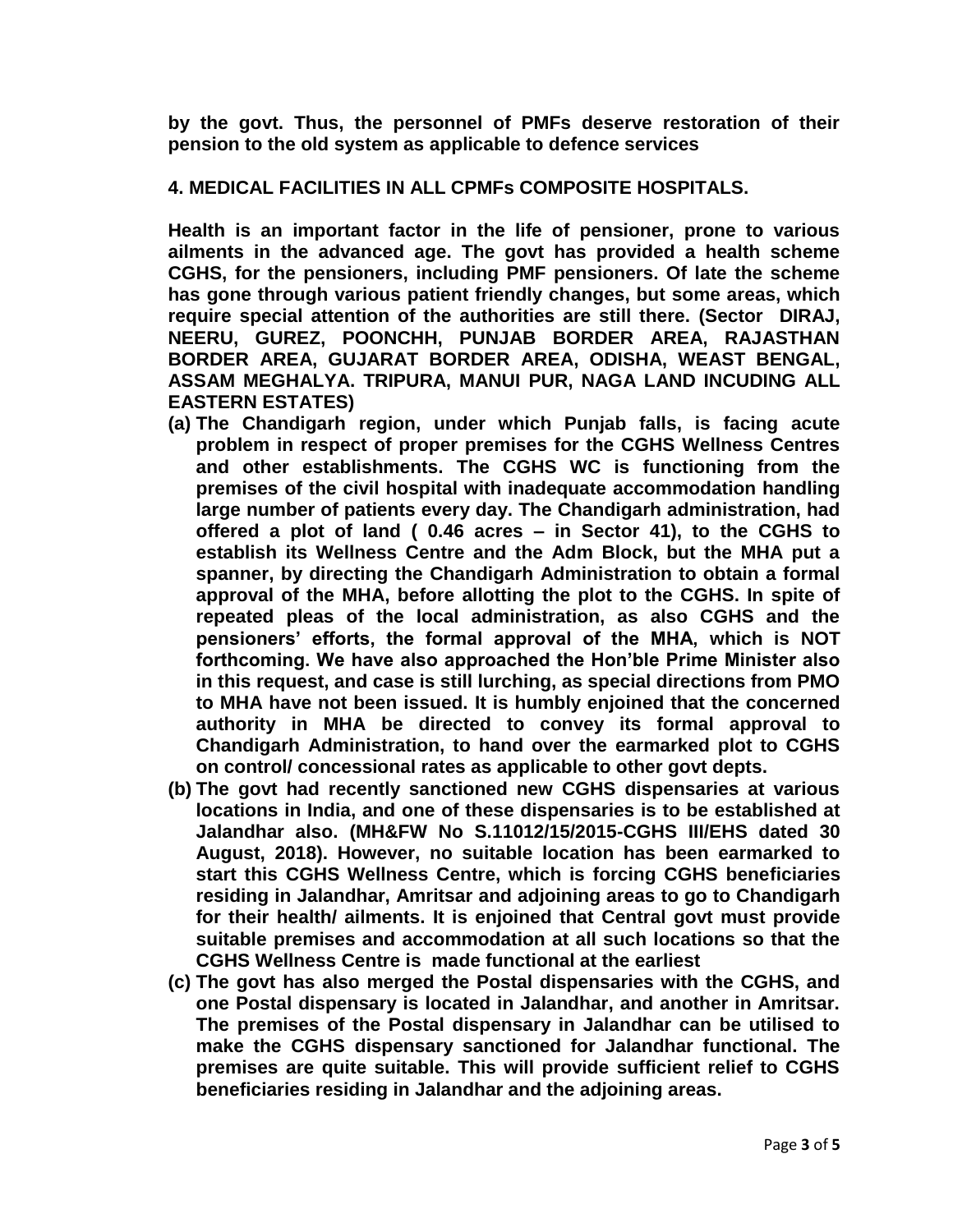# **In the SCOVA meeting 23 March 2018,Director of CPMF MEDICAL DIRECTORATE ACCEPT THAT THEY WILL PROVIDE THE MEDICAL, BUT NOTHING IS DONE SO FOR.**

### **5. CPMF SPECIAL PAY AT PAR ARMY**

 **MSP is given to Army and special allowances are given to Railway. MSP is merged in the basic pay at the time of retirement. CPMF personnel may also be granted PMSP. "Ironically the Army personnel on the line of control and elsewhere are placed in Similar Situations, Similar Areas, deployed in the Similar Hardships and Similar CLIMATE ARE ENTITLED FOR msp but the co-located BSF Personnel gets none.**

**The life of the BSF Personnel is much harder, difficult, Risky and committed than that of the Army personnel. Thus, it is very demoralizing that while the Army Personnel get the MSP, double, triple pensions, the BSF Personnel are deprived of it despite similar kind of commitments, RISKS AND Hardships.**

#### **6. EXEMPTION OF GST**

**CPC rates are too high, and GST is not exempted to the pensioners by the centre / states. Proposal was sent vide letter 2700/11/2012/R&W dated 19th Feb 2013 and letter No 27011/100/2012-R&W dated 23rd Nov 2012 centre / state. In reply of our PMOPG grievances, the Army General of CSD stated that CPMFs are not fulfilling the condition. Army General is not custodian of CSD canteen and he is given job to supervise and blocked the employment. Centre Govt. is custodian and decision maker on the subject and numbers of BSF, ITBPF are deployed on border with Army.**

#### **7. NON FUNCTIONAL UPGRADTION**

**"The Union Cabinet, headed by Hon'ble Sh Narendra Modi, Prime Minister of India had on 3 July given its approval to grant Non-Functional Financial Upgradation (NFFU) and other pay benefits viz NFSG to officers of the CAPFs, which their counterparts in all 'Group A' Organised Services are entitled to. This has been made possible after the Delhi High Court, vide its order dated 03.9.2015, had declared the CAPFs i.e. CRPF, BSF, CISF and ITBP, etc as Organized Group 'A' Services wef 1986. This decision of the High Court has also been upheld by the Hon'ble Supreme Court of India on 05.2.2019.**

**Despite the fact that the Ministry of Home Affairs has issued directions for implementation of the above order(s), the general perception prevailing in the**